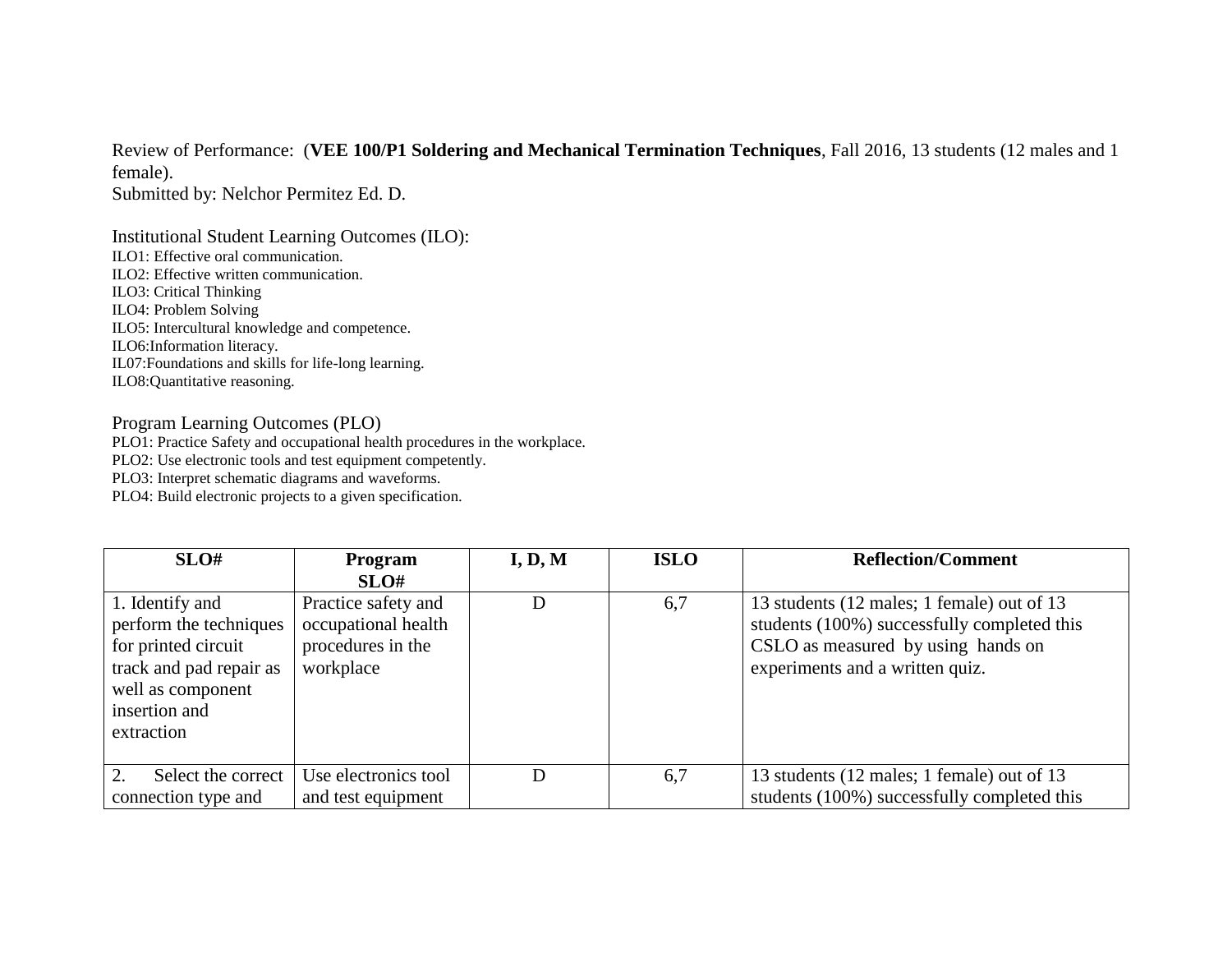| create reliable solder<br>joints using basic hand<br>soldering techniques                                        | competently                                               |   |     | CSLO as measured by using hands on<br>experiments and a written quiz.                                                                                             |
|------------------------------------------------------------------------------------------------------------------|-----------------------------------------------------------|---|-----|-------------------------------------------------------------------------------------------------------------------------------------------------------------------|
| 3. Demonstrate the<br>correct method of<br>terminating basic<br>connector.                                       | Use electronics tool<br>and test equipment<br>competently | M | 6,7 | 11 students (12 males; 1 female) out of 13<br>students (85%) successfully completed this<br>CSLO as measured by using hands on<br>experiments and a written quiz. |
| Describe<br>$\overline{4}$ .<br>characteristics of and<br>procedures for<br>making good wire<br>wrap connection. | Use electronics tool<br>and test equipment<br>competently | M | 6,7 | 11 students (12 males; 1 female) out of 13<br>students (85%) successfully completed this<br>CSLO as measured by using hands on<br>experiments and a written quiz. |
| 5. Test basic wiring<br>and connector.                                                                           | Use electronics tool<br>and test equipment<br>competently | M | 6,7 | 11 students (12 males; 1 female) out of 13<br>students (85%) successfully completed this<br>CSLO as measured by using hands on<br>experiments and a written quiz. |

## **Additional observations**

Students need more time in soldering practices, tool kits order in the bookstore is insufficient in number which is why some students does not have tools, need to include current trends in soldering procedure in the course and some students did not come to school after the mid-term when their refund was not release.

**Special comments:** 11 students got a grade of C or better.